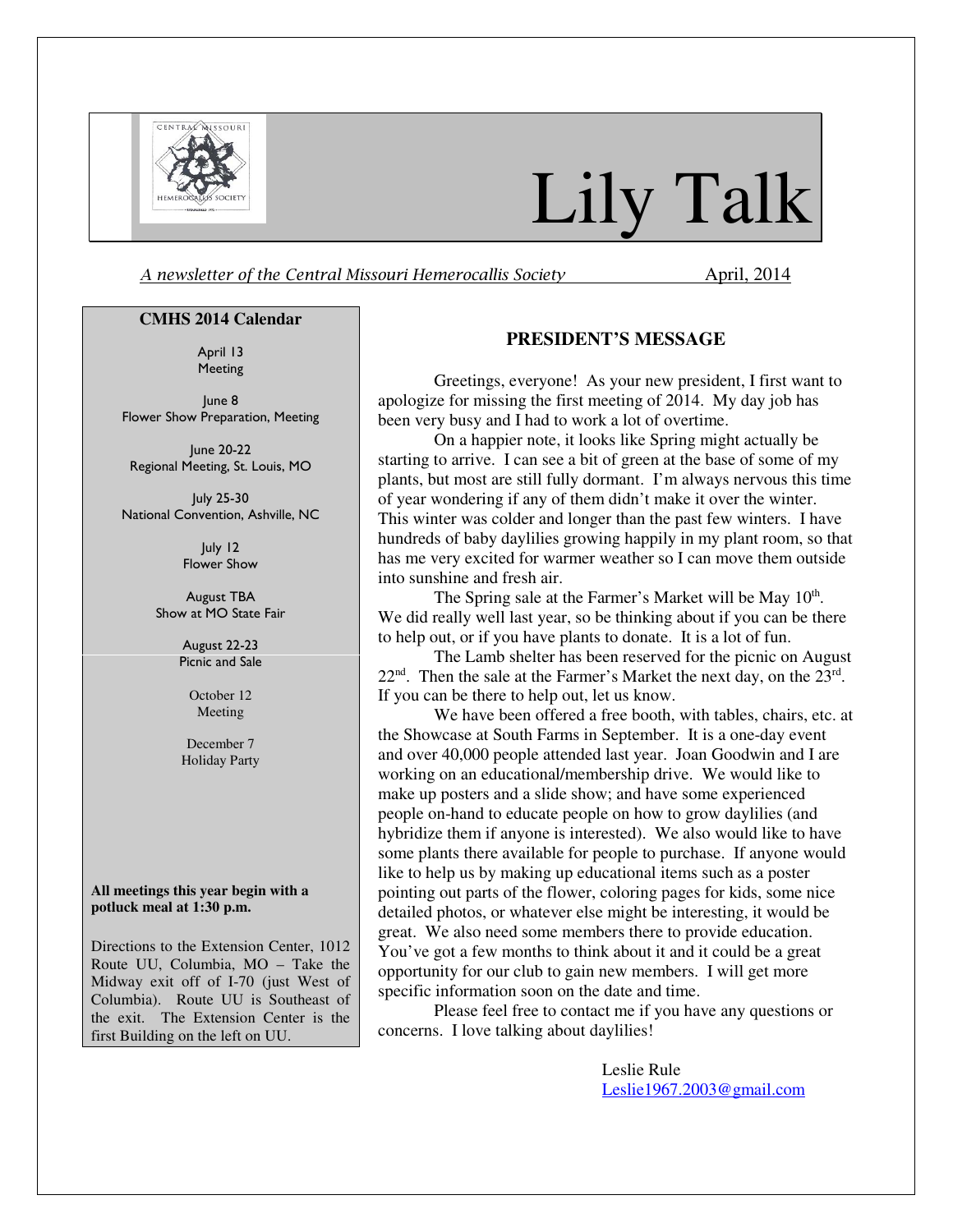# **Nan Ripley, Hybridizer**

Nan Ripley lives on 10 acres in rural Iowa with her husband. She is an outstanding gardener and plantswoman, and her Walkabout Garden contains many unique plant varieties that bring visitors from long distances. It features over 1,000 different varieties of perennials, shrubs and trees and is a display garden for new annuals from Ball Horticultural Company. Walkabout Gardens is an American Hemerocallis Society (AHS) National Display garden and was on the summer AHS Region One tour and in 2005 and 2009 and will be on tour again in 2015. Walkabout Garden was also on the tour for the North American Lily Society National Convention held in Des Moines in 2013. It is pictured in the new 'Landscaping with Daylilies' book, AHS publication.

Nan began hybridizing in 1999 and has 30 introductions to date. Since retirement in 2003, she's had much more time for the daylilies, and now plants about 2000 new seedlings a year. During the 2013 American Hemerocallis Society National Convention in Minnesota, Scarlet Pimpernel (a 2006 introduction by Nan Ripley) was awarded the 'Ned Roberts Spider/Unusual Form Award'. Scarlet Pimpernel also tied for first place in the popularity poll for Region One (which includes Iowa, Minnesota, Nebraska, North Dakota, South Dakota and Manitoba Canada). Scarlet Pimpernel earned an Honorable Mention Award for 2013.

Nan serves on the Executive Board of the Iowa Arboretum, and on the Board of Directors of the American Hemerocallis Society, representing Region One. She also serves as the Educational Outreach chair for the AHS. Nan joined the American Hemerocallis Society and the Central Iowa Daylily Society in 2001. She was a member of the AHS 2007 National Convention Planning Committee, AHS Region One Regional Vice-president for 2005-2006, AHS Region One Publicity Director for 2007-2008. She is currently an AHS Garden Judge and Garden Judge Instructor. She is also an active writer and speaker to garden groups throughout the United States.

## **Region 11 Online Auction**

The Region 11 online auction will be running in April. We need 100 plants donated in the spring and the fall. This money pays for printing the Mokanok. Please check your gardens and see if you have a couple double fans to donate. Contact me at legwh85@mokancomm.net with the plant name. When the plant sells and is paid for I will send you shipping information (early May). Region 11 will reimburse your postage. Region 11 has a very good reputation and we have lots of repeat buyers. The lily auction can be found at : daylily.com If you go the site and check the options at the bottom of the front page you will find a "want" tab. That has hundreds of lilies that buyers are looking for...if you donate one of those it will probably sell right away. Contact me if you need more information. Lois Hart, Region 11 Director/Lily Auction chair.

## **Flower Show Date Change**

Please note that the date of the Flower Show has been moved to July 12 so as not to conflict with the AHS National Meeting in Ashville, NC.

## **Calling All CMHS Hybridizers**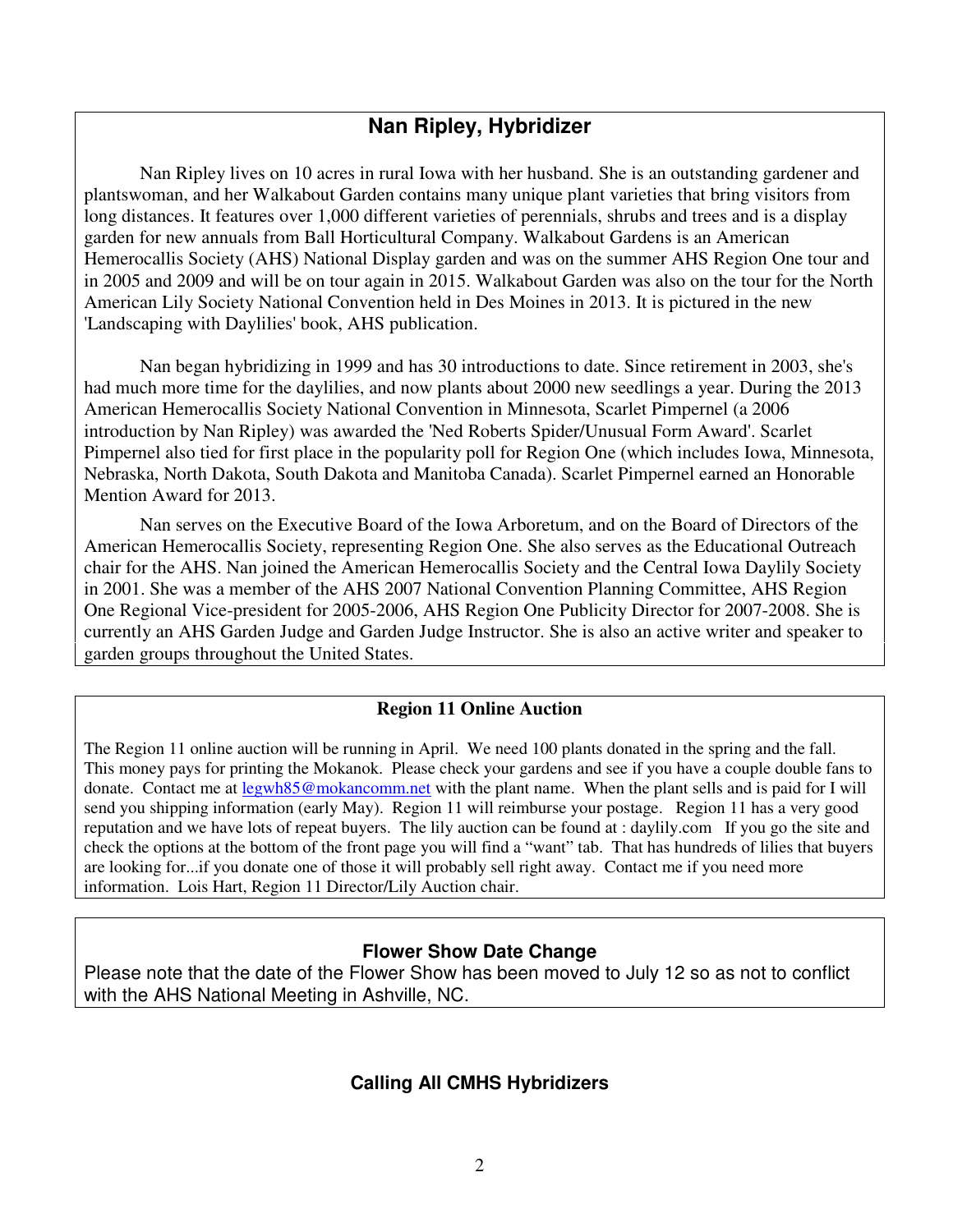Let's get the word out to the world about all the creative daylily hybridizing that is happening among our club members! If you hybridize here are 2 ways you can share your work:

1) On the CMHS Website

Charley Blackmore will create a page for you within the CMHS website if you supply him with up to **8** photos of your **registrations** on a CD or flash drive. You can mail this to him or give it to Karen at a meeting. Please make it clear what the name of each is. Since he is volunteering he is time, we would only ask Charley to update these pages once a year. See, as an example of what he will do, the page he created for Jesse Emmons at http://www.centralmodaylily.org/JessesPage.html. If you need photos digitized from prints or negatives, Charley would be glad to discuss a fee for the extra time it would take to do that.

# 2) On the CMHS Facebook Page

Nancy Rold will create a photo album for you like the one we recently posted for Patti Waterman at

https://www.facebook.com/media/set/?set=a.257027381143245.1073741835.147054135 473904&type=3

Please provide her with a CD of up to **12** photos of **registrations or seedlings** and their names. Also include a brief paragraph to post describing your program and a url if you have your own website or an email of you want the public to contact you.

# **Region 11 Summer Meeting**

The AHS Region 11 summer meeting will be just down the road in St Louis June 20-22. Check out the schedule tour gardens and registration/hotel info at:

http://ahsregion11.org/Summer\_Meeting.html This is always a great time with tours of many beautiful gardens, great people to meet and lots to learn. If you have never been, this would be a great place to start. Hopefully we can have many CMHS members going!

# **Springfield Event** (but hurry back for our meeting the next day!)

The Ozark Daylily Club in Springfield will host hybridizer Bob Faulkner on April 12 from 3-5 pm. Bob is a leader in producing modern patterned daylilies. Details are at http://ozarkdaylily.org/event\_schedule.htm

# **Thomas Jefferson's Horticultural Life and Gardens**

P. Allen Smith, whose TV shows are broadcast on public television, will visit the MU campus on April 13-14 as part of the MU's 175<sup>th</sup> anniversary. There should be time to do both the CMHS meeting April 13 and his lecture from 6-7 pm in the Reynolds Alumni Center ballroom. Details at: https://www.facebook.com/events/230882133782930/ He will also speak the next morning at a Local Harvest roundtable.